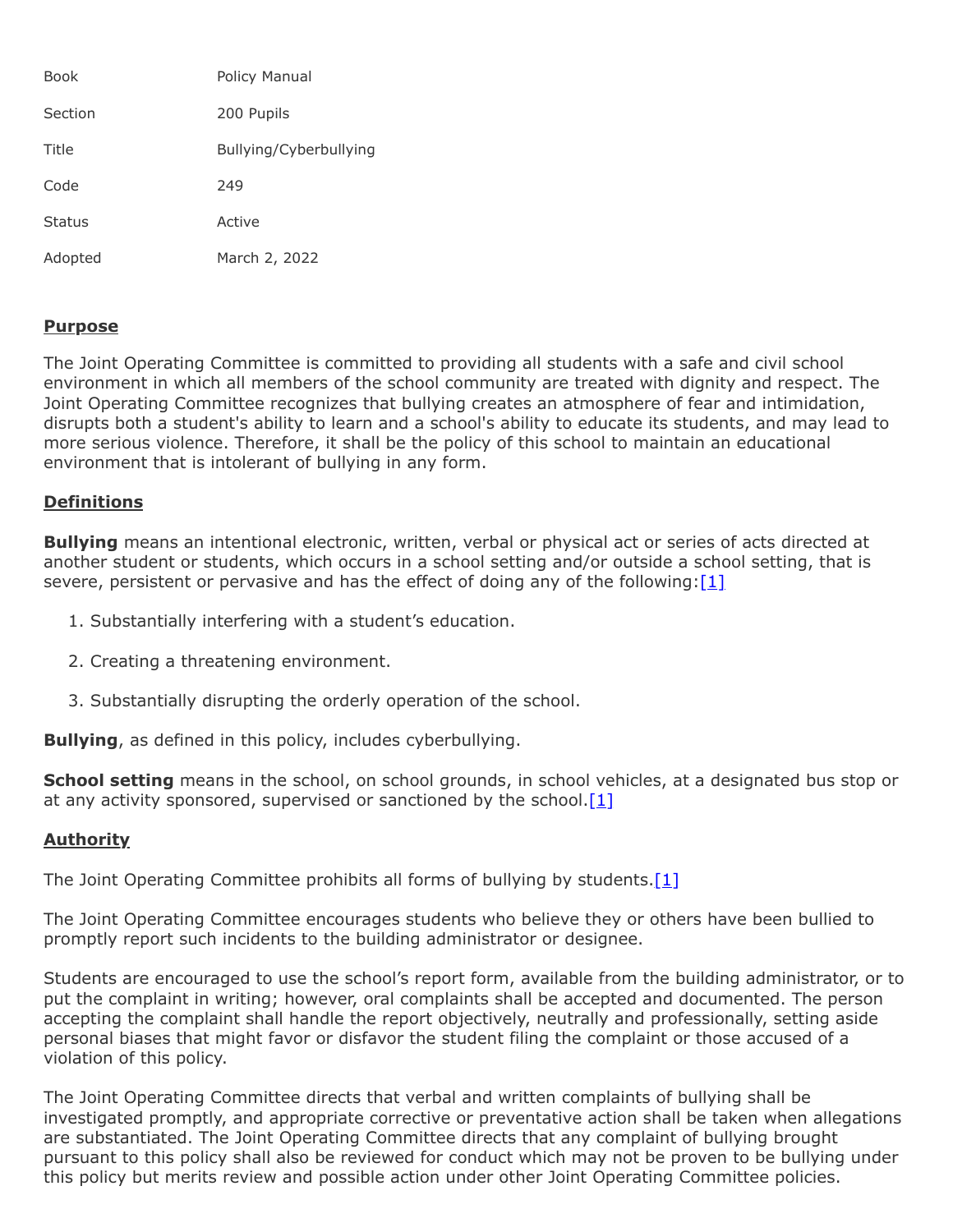When a student's behavior indicates a threat to the safety of the student, other students, school employees, school facilities, the community or others, staff shall report the student to the threat assessment team, in accordance with applicable law and Joint Operating Committee policy[.\[2\]](https://www.legis.state.pa.us/cfdocs/legis/LI/uconsCheck.cfm?txtType=HTM&yr=1949&sessInd=0&smthLwInd=0&act=14&chpt=13E&sctn=2&subsctn=0)[3]

# Title IX Sexual Harassment and Other Discrimination

Every report of alleged bullying that can be interpreted at the outset to fall within the provisions of policies addressing potential violations of laws against discrimination and discriminatory harassment shall be handled as a joint, concurrent investigation into all allegations and coordinated with the full participation of the Compliance Officer and Title IX Coordinator. If, in the course of a bullying investigation, potential issues of discrimination are identified, the Title IX Coordinator shall be promptly notified, and the investigation shall be conducted jointly and concurrently to address the issues of alleged discrimination as well as the incidents of alleged bullying.[4][5]

# **Confidentiality**

Confidentiality of all parties, witnesses, the allegations, the filing of a complaint and the investigation shall be handled in accordance with applicable law, regulations, this policy and the school's legal and investigative obligations.

### Retaliation

Reprisal or retaliation relating to reports of bullying or participation in an investigation of allegations of bullying is prohibited and shall be subject to disciplinary action.

# **Delegation of Responsibility**

Each student shall be responsible to respect the rights of others and to ensure an atmosphere free from bullying.

The Administrative Director or designee shall develop administrative regulations to implement this policy.

The Administrative Director or designee shall ensure that this policy and administrative regulations are reviewed annually with students. $[1]$ 

The Administrative Director or designee, in cooperation with other appropriate administrators, shall review this policy every three (3) years and recommend necessary revisions to the Joint Operating Committee.<sup>[\[1\]](http://www.legis.state.pa.us/cfdocs/legis/LI/uconsCheck.cfm?txtType=HTM&yr=1949&sessInd=0&smthLwInd=0&act=14&chpt=13A&sctn=3&subsctn=1)</sup>

The administration shall annually provide the following information with the Safe School Report: $[1]$ 

- 1. Joint Operating Committee's Bullying Policy.
- 2. Report of bullying incidents.
- 3. Information on the development and implementation of any bullying prevention, intervention or education programs.

### **Guidelines**

The Code of Student Conduct, which shall contain this policy, shall be disseminated annually to students.  $[1][6][7]$  $[1][6][7]$  $[1][6][7]$ 

This policy shall be accessible in every classroom. The policy shall be posted in a prominent location within the school building and on the school's website, if available.<sup>[\[1\]](http://www.legis.state.pa.us/cfdocs/legis/LI/uconsCheck.cfm?txtType=HTM&yr=1949&sessInd=0&smthLwInd=0&act=14&chpt=13A&sctn=3&subsctn=1)</sup>